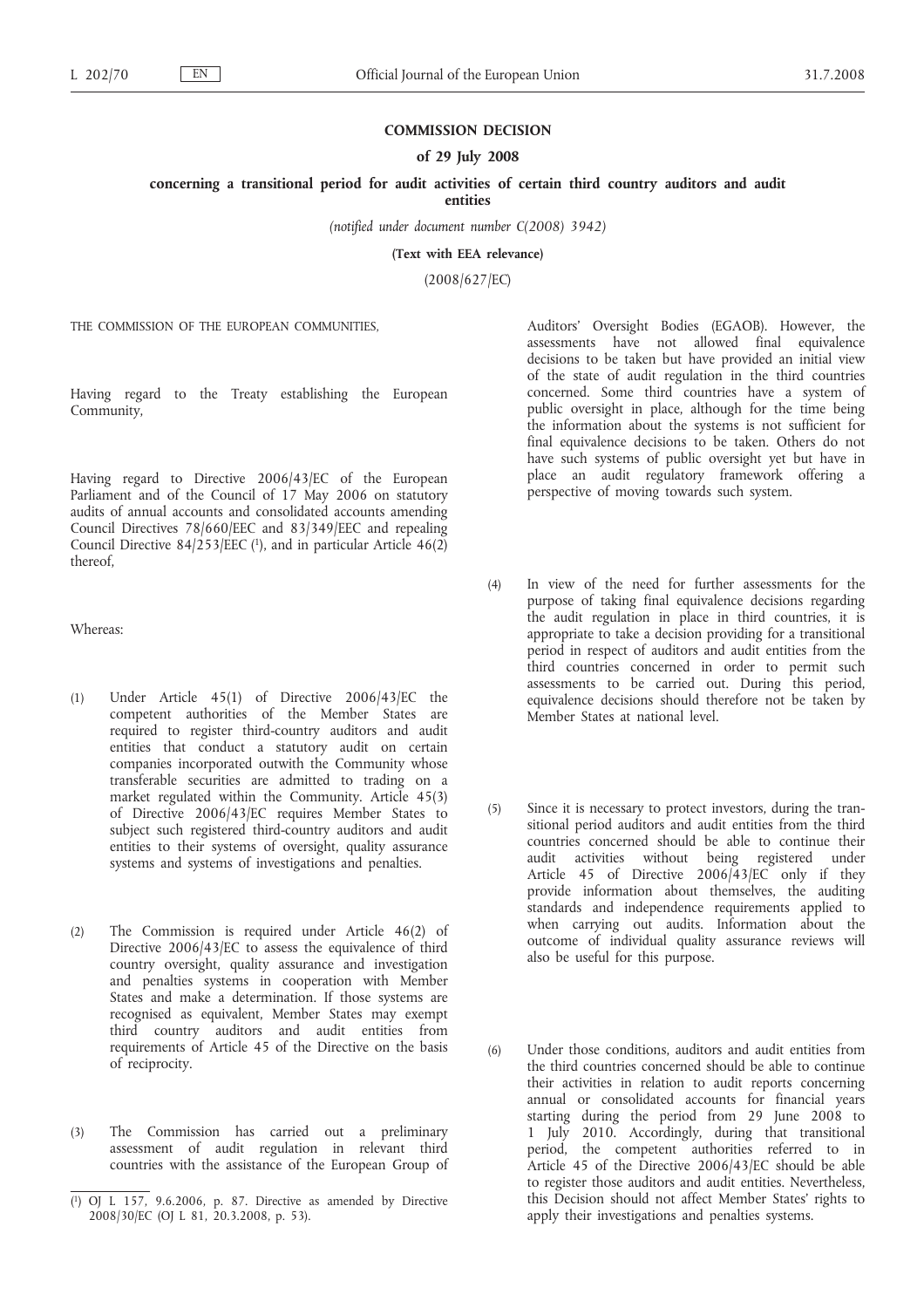- (7) The fact that third country auditors and audit entities may, under this Decision, continue their audit activities with regard to companies referred to in Article 45 of the Directive 2006/43/EC should not prevent Member States from establishing co-operative arrangements on individual quality assurance reviews between the competent authorities of a Member State and the competent authorities of a third country.
- (8) The Commission should review the operation of the transitional arrangements in due time. If third countries concerned do not then have a system of public oversight in place, it should be ascertained whether the competent authorities of such countries have made a public commitment to the Commission to comply with equivalence criteria based on Articles 29, 30 and 32 of the Directive 2006/43/EC and whether an additional transitional period is necessary. At the end of the transitional period, the Commission may take decisions on the equivalence of the audit regulation of the third countries concerned. In addition, the Commission should review whether the competent authorities of Member States encountered difficulties to be recognised by such third countries. Thereafter, it is up to Member States to decide in accordance with Article 46 of the Directive 2006/43/EC on the basis of reciprocity whether to disapply or modify the requirements in Article  $45(1)$  and  $(3)$  of the Directive to auditors and audit entities from third countries recognised as equivalent.
- (9) The measures provided for in this Decision are in accordance with the opinion of the Audit Regulatory Committee,

HAS ADOPTED THIS DECISION:

#### *Article 1*

1. Member States shall not apply Article 45 of Directive 2006/43/EC in relation to audit reports concerning annual accounts or consolidated accounts, as referred to in Article 45(1) of that Directive, for financial years starting during the period from 29 June 2008 to 1 July 2010, which are issued by auditors or audit entities from the third countries referred to in the Annex to this Decision, in cases where the third-country auditor or audit entity concerned provides the competent authorities of the Member State with all of the following:

(a) the name and address of the auditor or audit entity concerned and information about its legal structure;

- (b) where the auditor or the audit entity belongs to a network, a description of the network;
- (c) the auditing standards and independence requirements which have been applied to the audit concerned;
- (d) a description of the internal quality control system of the audit entity;
- (e) an indication of whether and when the last quality assurance review of the auditor or audit entity was carried out and necessary information about the outcome of the review. Where information about the outcome of the last quality assurance review is not public and such information cannot directly be provided by the competent authorities of the concerned third country, the competent authorities of Member States shall treat such information on a confidential basis.

2. Member States shall ensure that the public is informed about the name and address of auditors and audit entities concerned from the third countries referred to in the Annex to this Decision and about the fact that those third countries are not yet recognised as equivalent for the purposes of Directive 2006/43/EC. For these purposes, the competent authorities of Member States referred to in Article 45 of the Directive may also register the auditors and audit entities from the third countries referred to in the Annex.

3. Notwithstanding paragraph 1, Member States may apply their investigations and penalties systems to the auditors and audit entities from the third countries referred to in the Annex.

4. Paragraph 1 shall be without prejudice to cooperative arrangements on quality assurance reviews between the competent authorities of a Member State and the competent authorities of a third country referred to in the Annex provided that such an arrangement meets all the following criteria:

- (a) it includes carrying out quality assurance reviews on the basis of equality of treatment;
- (b) it has been communicated in advance to the Commission;
- (c) it does not pre-empt any Commission decision under Article 47 of Directive 2006/43/EC.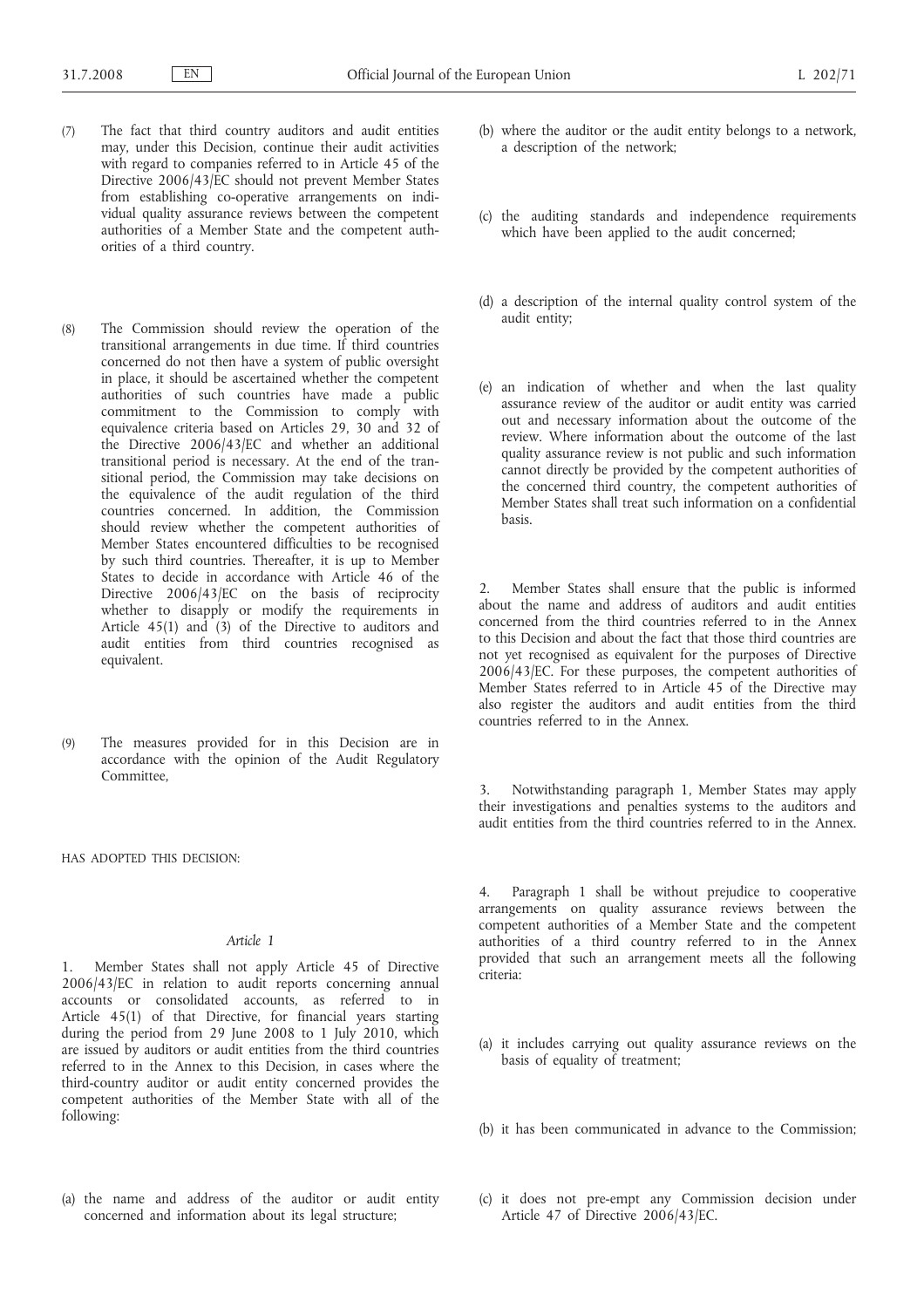# *Article 2*

The Commission shall, at the latest within two years, review the situation of the third countries referred to in the Annex. In particular, the Commission shall verify whether the competent administrative authorities of those third countries referred to in the Annex for which no equivalence decisions have been made by the Commission yet have made a public commitment to the Commission to set up public oversight and quality assurance systems on the basis of the following principles:

- (a) the systems are independent from the audit profession;
- (b) they ensure adequate oversight for audits of listed companies;
- (c) their operation is transparent and ensures that the outcome of quality assurance reviews is reliable;
- (d) they are supported by investigations and penalties in an effective way.

*Article 3*

This Decision is addressed to the Member States.

Done at Brussels, 29 July 2008.

*For the Commission* Charlie McCREEVY *Member of the Commission*